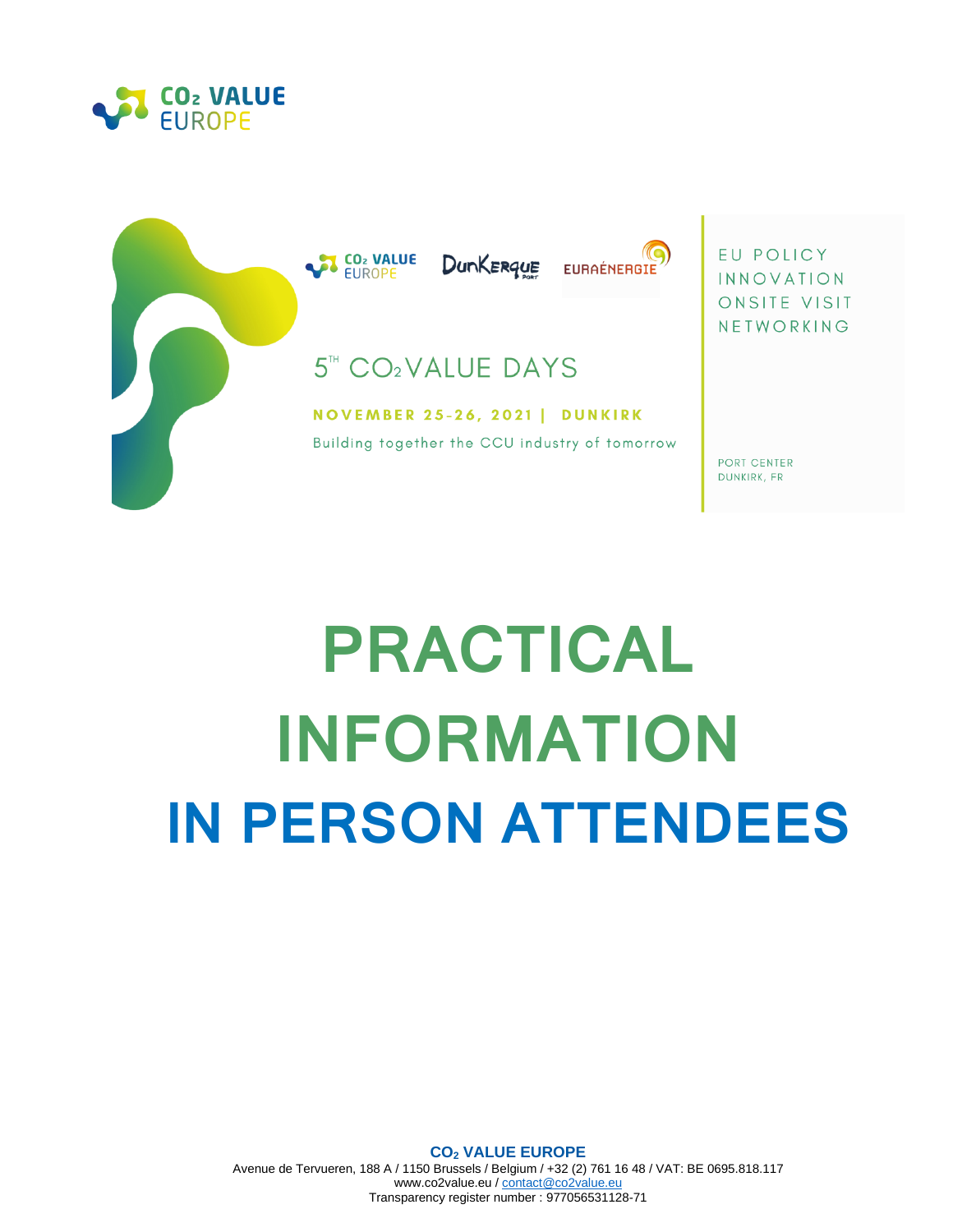

# **EVENT PROGRAMME**

| <b>Thursday 25 November</b> |                                              |                          |  |  |
|-----------------------------|----------------------------------------------|--------------------------|--|--|
| $12.00 - 13.00$             | <b>Welcome lunch</b>                         |                          |  |  |
| $13.00 - 14.10$             | Rules and agenda                             | <b>CVE Secretariat</b>   |  |  |
|                             | Welcome speech                               | <b>CVE Board</b>         |  |  |
|                             | Strategy of Decarbonisation of the Territory | Dunkirk representative   |  |  |
|                             | Q&A                                          |                          |  |  |
| $14.10 - 15.10$             | <b>CVE</b> activities overview               | <b>CVE Secretariat</b>   |  |  |
| $15:10 - 15:30$             | <b>Coffee break and online matchmaking</b>   |                          |  |  |
| $15.30 - 16.30$             | Overview of EU Projects                      | EU projects coordinators |  |  |
| $16.30 - 17.15$             | Pitches of new members                       |                          |  |  |
| $17.15 - 18.30$             | Networking and online matchmaking            |                          |  |  |
| 20.00                       | <b>Dinner</b>                                |                          |  |  |

| <b>Friday 26 November</b> |                                                  |                                  |  |
|---------------------------|--------------------------------------------------|----------------------------------|--|
| 8.30                      | <b>Welcome coffee</b>                            |                                  |  |
| 9.00                      | EU Parliament view on CCU                        | MEP Maria da Graça Carvalho      |  |
| 9.30                      | EU policy update on CCU                          | <b>CVE Secretariat</b>           |  |
| 10.00                     | Creating a CCU roadmap for Europe                | <b>CVE Secretariat</b>           |  |
| 11.00                     | Visit Dunkirk facilities & online<br>matchmaking | Dunkirk representative           |  |
| 13.00                     | Lunch and online matchmaking                     |                                  |  |
| 14.00                     | Conclusions                                      | <b>CVE Board and Secretariat</b> |  |
| 14.15                     | General Assembly (members only)                  | CVE Board, Secretariat, Kellen   |  |
| 15.15                     | CVE Days' end                                    |                                  |  |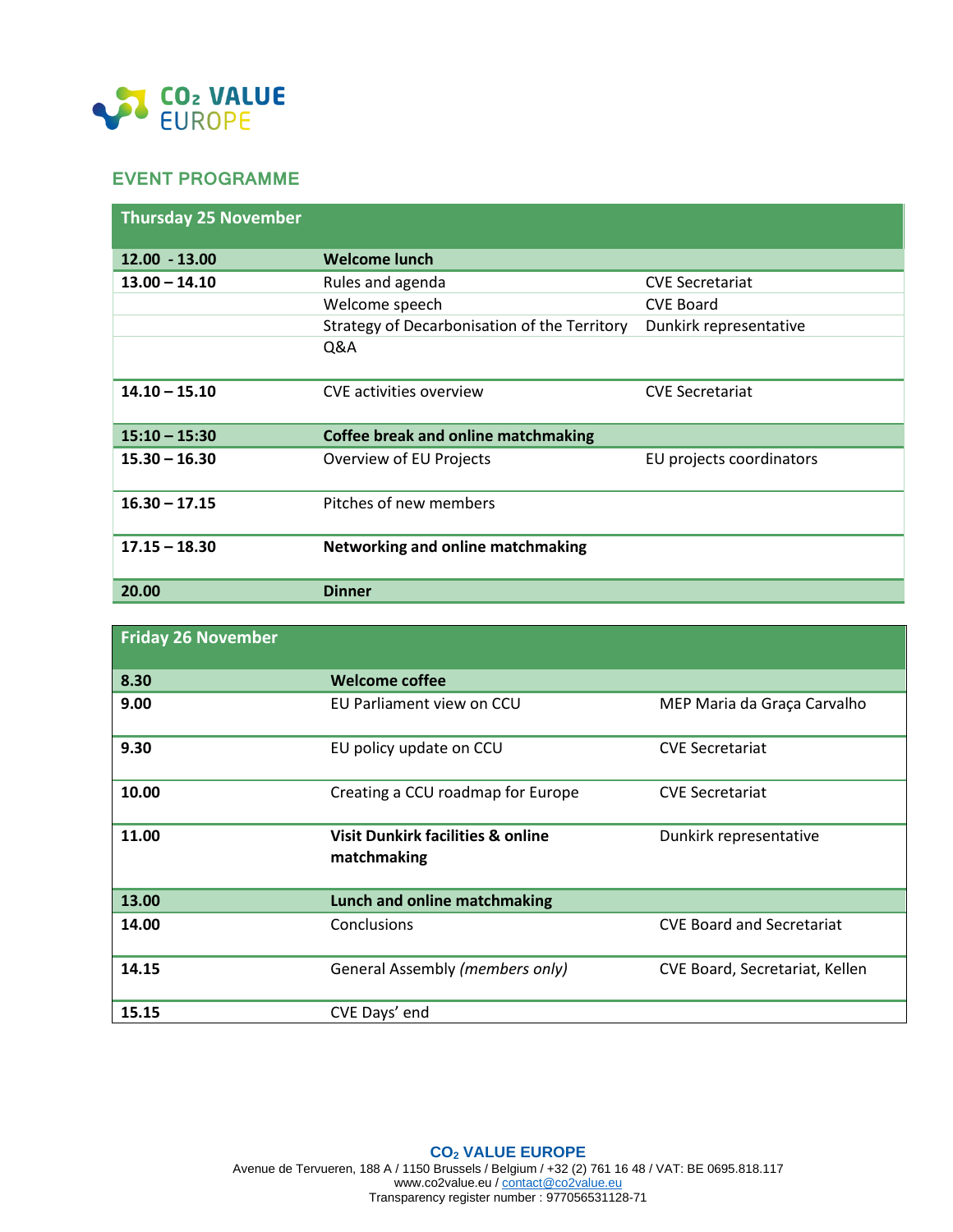

# **EVENT VENUE**

The  $CO<sub>2</sub>$  Value Days will take place in the Dunkirk Port Center (9 Quai de la Citadelle, Dunkerque 59140, France).

The venue is easily accessible by train. From the Dunkirk train station, it is within 14' walking distance.





#### **DINNER VENUE**

A networking dinner is organized on Thursday 25 November at 20.00 CET in the restaurant "[Le Puzzle](https://restaurant-lepuzzle.com/)" (6 Quai de la Citadelle, 59140 Dunkerque). The restaurant is located right next to our event venue, the Dunkirk Port Center.

## **VISIT OF THE DUNKERK HARBOR**

A visit of th[e Dunkirk harbor](http://www.dunkerqueportcenter.fr/) is organized from **11.00 to 13.00 CET on Friday 26 November**.

You will have the opportunity to see the Dunkirk industrial port platform, which is home to major international groups emitting CO<sup>2</sup> such as ArcelorMittal (2 venues), Aluminium Dunkerque, Ferroglobe Manganèse, Eramet Comilog as well as major energy groups: the largest nuclear power plant of western Europe, EDF, the Fluxys LNG terminal, the Engie power plant powered by steel industry gases, etc.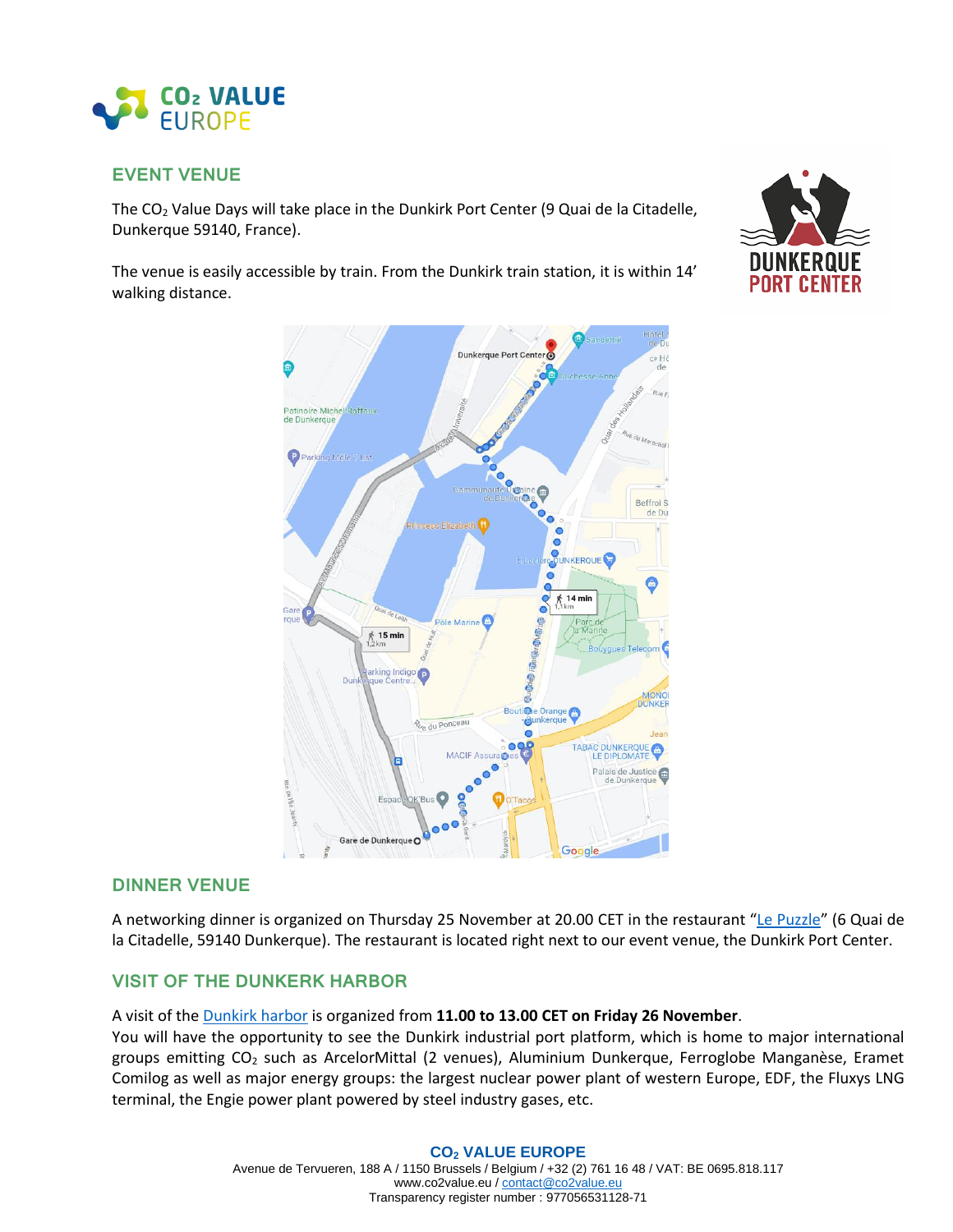

This visit will allow you to discover the collective transformation process initiated to decarbonize the platform and to visualize the processes exploiting the circular economy and the future installations.

Important: registration is mandatory, each participant must provide a scan of her/his identity card or passport (both sides) one week prior to the visit. Please email your scanned documents to the  $CO<sub>2</sub>$  Value Europe secretariat [\(contact@co2value.eu\)](mailto:contact@co2value.eu) no later than 18<sup>th</sup> November COB.

Please note that any registration after 18<sup>th</sup> November won't be accepted.

A bus will be organized from the event venue. Your ID card/passport will also be checked onsite before the visit starts so please make sure to bring it with you. Due to the Covid crisis, wearing a mask is compulsory during the visit.

Note that CO2 Value Europe and Dunkirk harbor are committed to personal data protection. Any personal data is processed in line with the regulation (EU)2016/679. The personal data you provided will be held by CO2 Value Europe and Dunkirk harbor for security purposes only, and will be removed after the CVE Days.



#### **WHERE TO STAY**

Please see below the hotels which are close to the event venue and within walking distance:

| <b>Hotel</b>          | <b>Phone number</b>   | <b>Email</b>                   | <b>Distance from event</b><br>venue (walking distance) |
|-----------------------|-----------------------|--------------------------------|--------------------------------------------------------|
| All suites            | +33 (0)3 28 69 70 40  | dunkerque@allsuites-appart.com | 2 minutes                                              |
| <b>Borel</b>          | +33 (0) 3 28 66 51 80 | borel@hotelborel.fr            | 5 minutes                                              |
| Waterzooi             | +33 (0) 3 28 63 12 70 | contact@aux-waterzooi.fr       | 8 minutes                                              |
| Ibis Dunkerque Centre | +33 (0) 3 28 66 29 07 | h6546@accor.com                | 9 minutes                                              |

Please visit the Dunkirk tourism website for more information on hotels : [Hotels | Dunkerque Tourisme \(dunkirk](https://www.dunkirk-tourism.com/prepare-your-stay/places-to-stay/hotels/)[tourism.com\)](https://www.dunkirk-tourism.com/prepare-your-stay/places-to-stay/hotels/)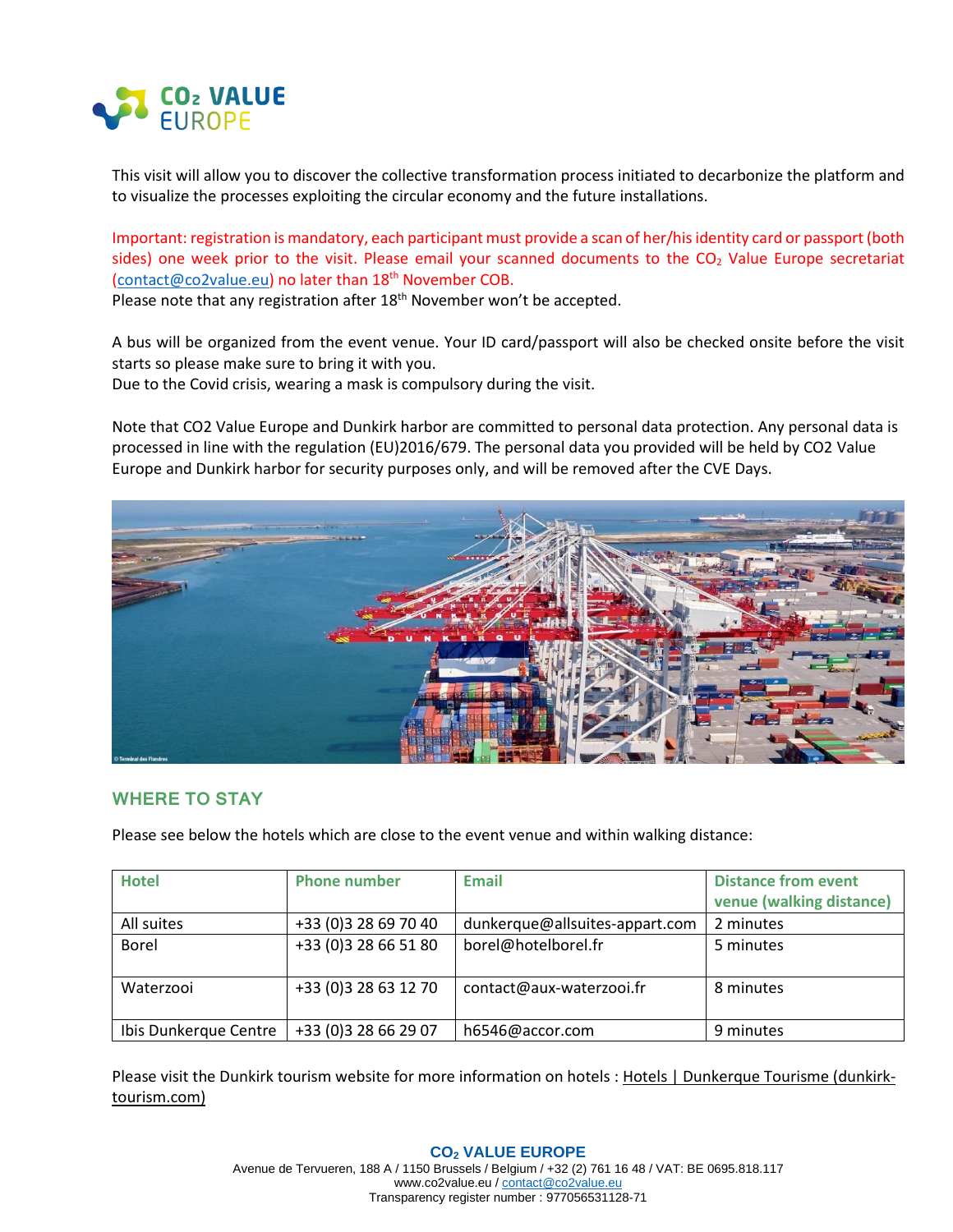

#### **COVID-19 MEASURES**

Following the latest regulations by the French [authorities,](https://www.diplomatie.gouv.fr/en/coming-to-france/coronavirus-advice-for-foreign-nationals-in-france/) it is required from all participants to present their European covid safe ticket and proof of identity upon entrance at the event and dinner venue, either via an app or a printed certificate with the relevant QR code. However wearing a mask is recommended.

More information on the EU covid safe ticket and how to get it on the followin[g website.](https://ec.europa.eu/info/live-work-travel-eu/coronavirus-response/safe-covid-19-vaccines-‎europeans/eu-digital-covid-certificate_en)

Please see below the location and contact details of two closest test centers: Pharmacie Sautiere (25 minutes' walk) *Address : 69 av. Faidherbe – 59240 Dunkerque Phone number : +33(0)3 28 63 18 50*

Laboratoire Biopath (30 minutes' walk) *Address : 122 bd de la République 59240 Dunkerque Phone number : +33(0)3 28 29 03 80*

### **HYBRID PLATFORM & MATCHMAKING SESSIONS**

We are organizing a hybrid event combining physical presence in Dunkirk and virtual attendance. Therefore the sessions will also be livestreamed on our dedicated event platform [Conversation Starter](https://events.conversationstarter.net/e/co2valueeunov).

To help you meet future collaborators and partners during the  $CO<sub>2</sub>$  Value Days, we have foreseen some networking time! The matchmaking sessions will take place on:

- Thursday 25 November:
	- $\circ$  15.10 to 15.30 CET (coffee break)
	- o 17.15 to 18.30 CET
- Friday 26 November:
	- o 11.00 to 13.00 CET (for those not joining the visit of the harbor)
	- $\circ$  13.00 to 14.00 CET (lunch break)

A dedicated area will be organized in the event venue so all in person attendees can connect with online participants for 1-to-1 conversations. Please make sure to bring your own headset or earplugs.

It is now time to create your profile on [Conversation Starter](https://events.conversationstarter.net/e/co2valueeunov)

How Conversation Starter works:

1. Create your profile now: Who would you like to meet? What expertise can you offer?

2. As of Monday 22 November, invite participants to meet online during the match making sessions of the CVE days. You will also have the possibility to invite people who will be joining the event online.

3. At the start of the event, you will receive your personal meeting schedule.